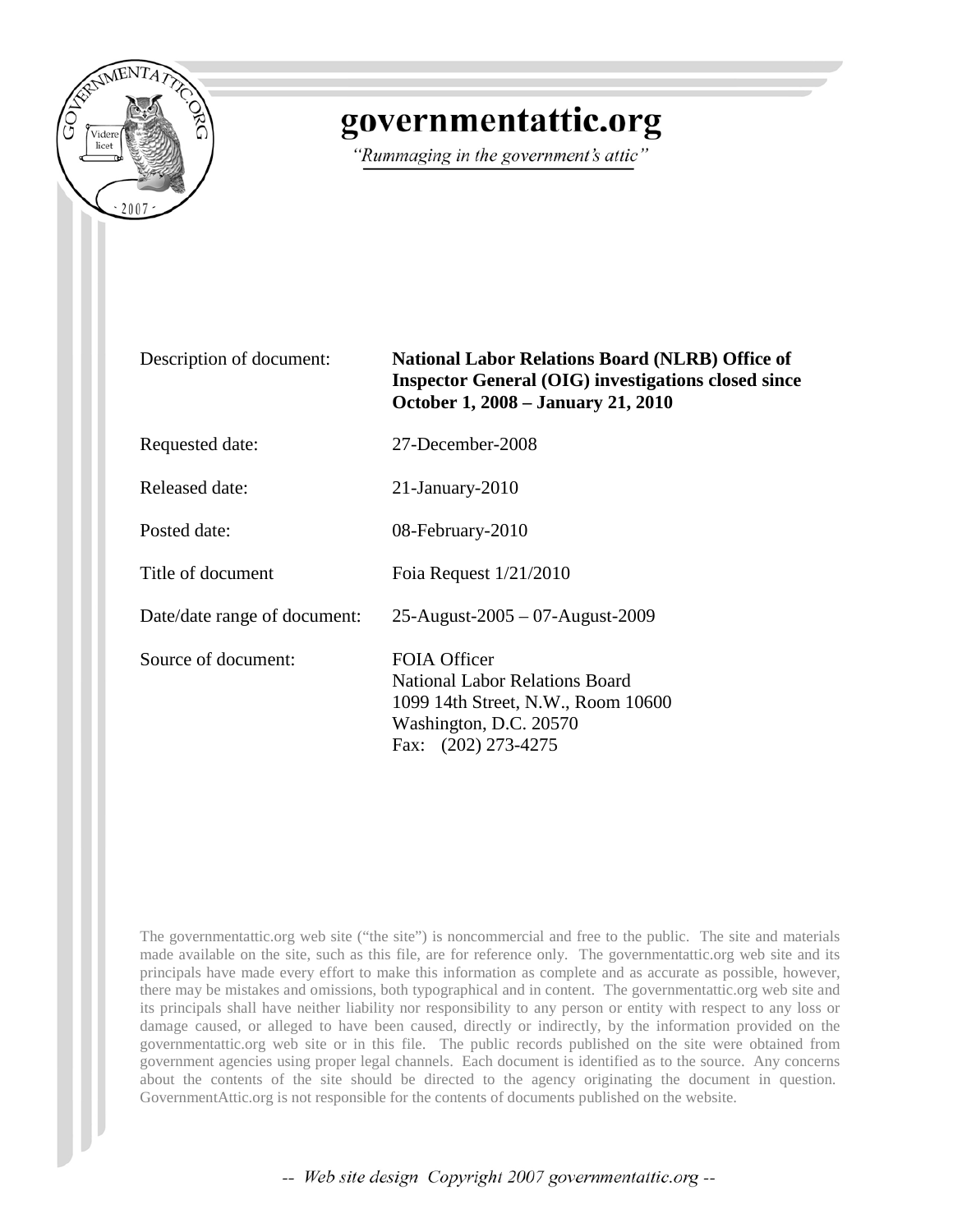United States Government



NATIONAL LABOR RELATIONS BOARD

OFFICE OF INSPECTOR GENERAL

Washington, DC 20570-0001

January 21,2010

## RE: FOIA OIG-2010-001

This letter is in response to your request for information dated December 27, 2008. Your request was reviewed and processed in accordance with the Freedom of Information Act (FOIA).

As you requested, I am providing "a printout from [the] database of all OIG investigations closed since October 1,2008." You also request "segregable releasable portions," and you agreed to pay reasonable fees up to \$25.00.

I have provided a printout of a query of the Office of Inspector General investigative data with the fields that are releasable. The fields that have not been provided are those that provide identifying information regarding the individuals involved in the investigation. That is not being provided pursuant to Exemptions 6, 7(C), and 7(D) of the FOIA, 5 U.S.C. §§ 552 (b) (6), (7)(C), and 7(D). In the processing of investigations, the Office of Inspector General obtains much information from individuals who would be reluctant or who would refuse to supply such information if it were routinely disclosed pursuant to a request under the FOIA. In carrying out my responsibilities as the Inspector General, I must be able to obtain all potentially relevant information. The protection of the identities of individuals and the substance of the information they provide is an important means of assuring my continuing ability to obtain such relevant information. Compelled disclosure of the information would substantially deter voluntary cooperation, hinder obtaining information from all potential sources and, consequently, substantially interfere with present and future enforcement proceedings. See, e.g., NLRB v. Robbins Tire and Rubber Co., 437 U.S. 214 (1978); Wellman Industries, Inc., v. NLRB, 490 F. 2d 427 (4th Cir.), cert. denied 419 U.S. 834. Additionally, release of information about individuals referred to in such fields would constitute a clearly unwarranted invasion of their personal privacy, and you have made no showing of public interest in the disclosure of such information that would outweigh those privacy interests. See, e.g., Department of Justice v. Reporters Committee, 489 U.S. 749 (1989); Department of the Air Force v. Rose, 425 U.S. 352 (1976).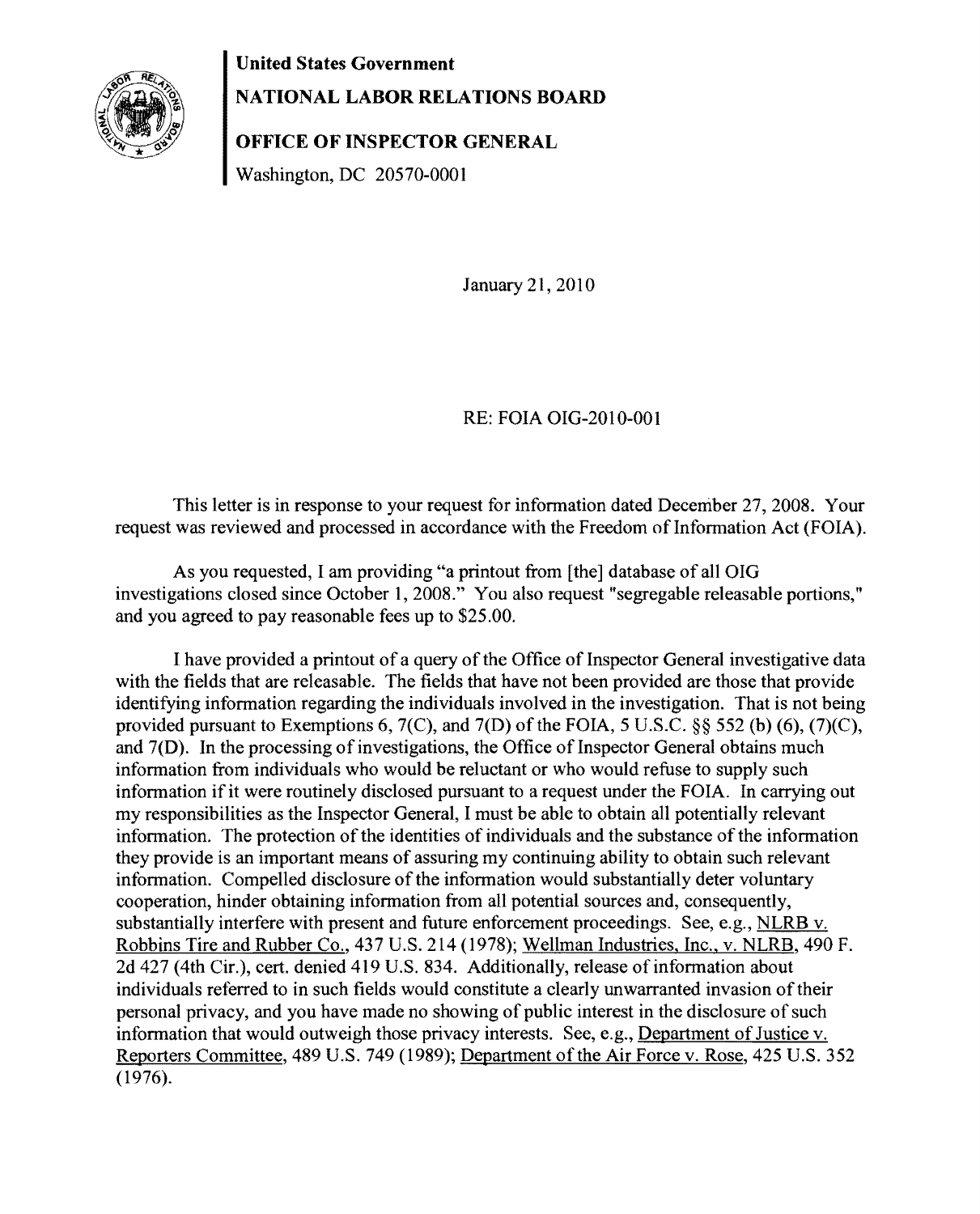Page 2 January 21,2010

I have also excluded information from fields that contain attorney work that would not be available to a party in litigation pursuant to Exemption 5 of the FOIA, 5 U.S.C. § 552 (b) (5). Additionally, I did not include in the query for your request fields in the database that are no longer or were never used.

In addition to the list that you requested, I have also provided copies of the Semiannual Reports to Congress that contain investigative summaries for the relevant period of time. These summaries also list cases that have been closed and reference the case number.

No fees are being charged for the processing of your request.

As the Inspector General, I am responsible for the above determinations. You may obtain a review thereof under the provisions of  $\S 102.117(c)(2)(ii)$  of the Board's Rules by filing an appeal with the Chairman, National Labor Relations Board, Washington, DC 20570, within 20 days (excluding Saturdays, Sundays and legal holidays) from the receipt of this letter. Any appeal should contain a complete statement of the reasons upon which it is based.

Sincerely,

*)/e-'f,-/* 

David Berry Inspector General

Enclosures (3)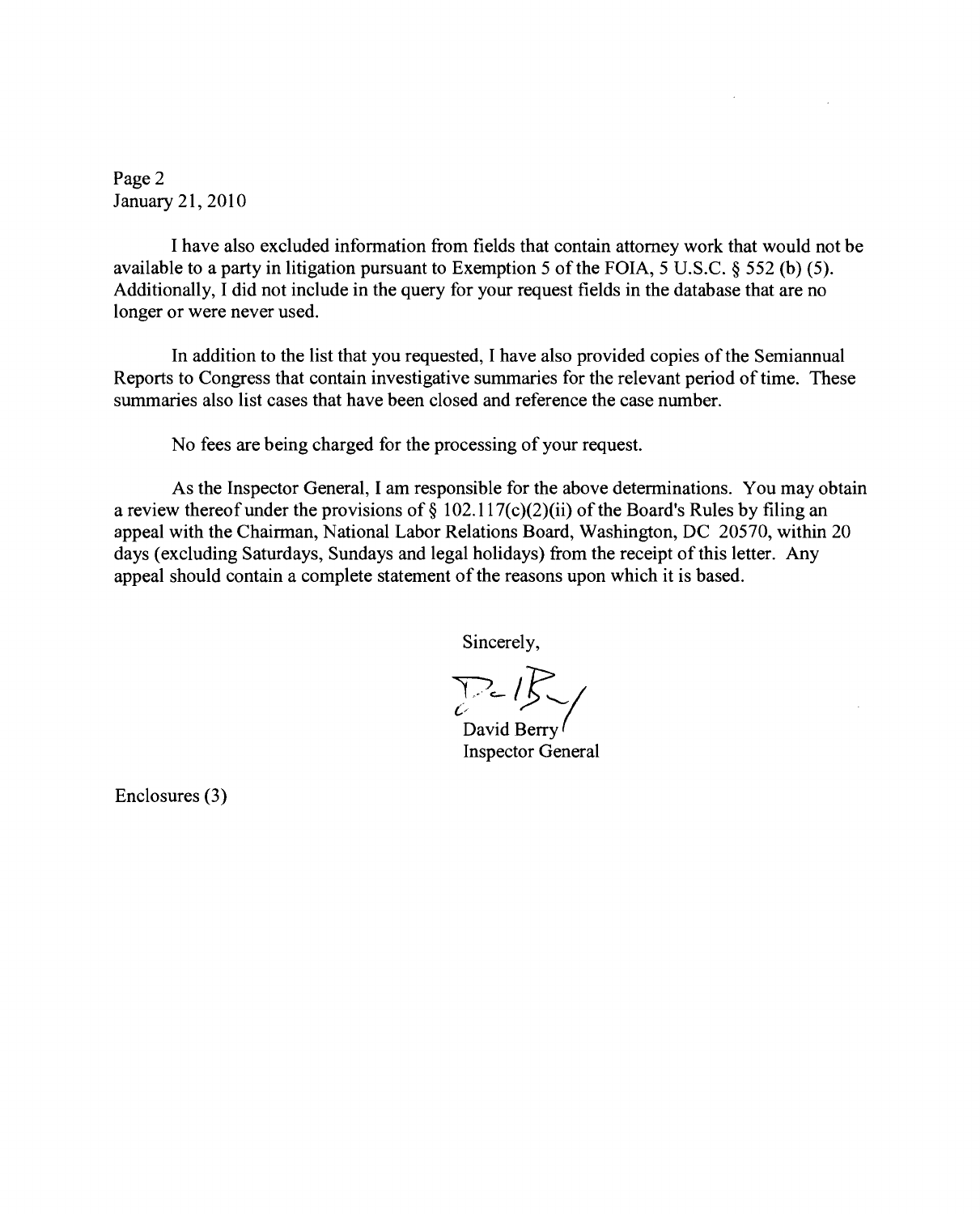Foia Request

|           |                               |            |                     | Dute of<br>Expr1005 Refer |                                           |                 |
|-----------|-------------------------------|------------|---------------------|---------------------------|-------------------------------------------|-----------------|
| ID        | Project Number   Date Openned |            | Date Filed with OIG |                           | Referred to for Investigation             | Assigned To     |
| OIG-I-410 |                               | 8/14/2007  | 8/6/2007            |                           | 8/16/2007 Office of Special Counsel Berry |                 |
| OIG-I-412 |                               | 9/6/2007   | 9/6/2007            |                           |                                           | Berry           |
| OIG-I-417 |                               | 12/4/2007  | 12/4/2007           |                           |                                           | Berry           |
| OIG-I-419 |                               | 1/30/2008  | 1/30/2008           |                           |                                           | Berry           |
| OIG-I-420 |                               | 2/8/2008   | 2/8/2008            |                           |                                           | Berry           |
| OIG-I-425 |                               | 7/17/2008  | 7/17/2008           |                           |                                           | Berry           |
| OIG-I-429 |                               | 11/26/2008 | 10/31/2008          |                           |                                           | Berry/Kovachich |
| OIG-I-430 |                               | 11/26/2008 | 10/31/2008          |                           |                                           | Berry/Kovachich |

1/21/2010

 $\sim$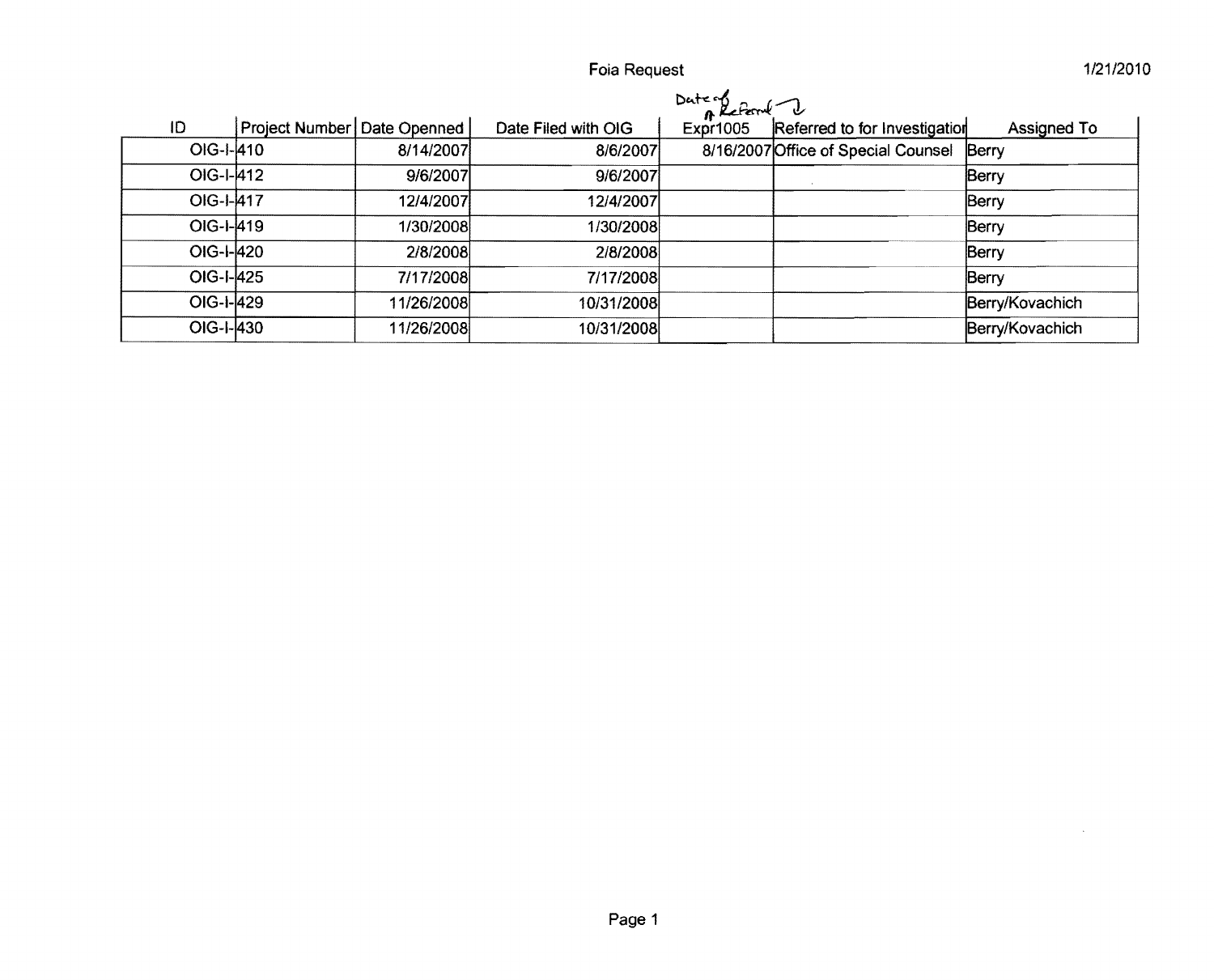| Allegation               | Date Closed | <b>Restitiution/Fines</b> | <b>Criminal Conviction</b> | Referred to DOJ Civil |
|--------------------------|-------------|---------------------------|----------------------------|-----------------------|
| Prohibited Per Prac      | 11/26/2008  | \$0.00                    |                            |                       |
| Fraud                    | 8/6/2009    | \$0.00                    |                            |                       |
| Assualt                  | 8/5/2009    | \$0.00                    | $\overline{\mathbf{v}}$    |                       |
| Procurement              | 1/23/2009   | \$0.00                    |                            |                       |
| Computer Misuse          | 3/6/2009    | \$0.00                    |                            |                       |
| Transit Fraud            | 1/23/2009   | \$0.00                    | $--- 1$                    | $\Delta\Delta$        |
| Travel Card Misuse       | 8/5/2009    | \$0.00                    | - 54<br>المسدد             | . .<br>1              |
| <b>Trave Card Misuse</b> | 8/7/2009    | \$0.00                    |                            | مد برما               |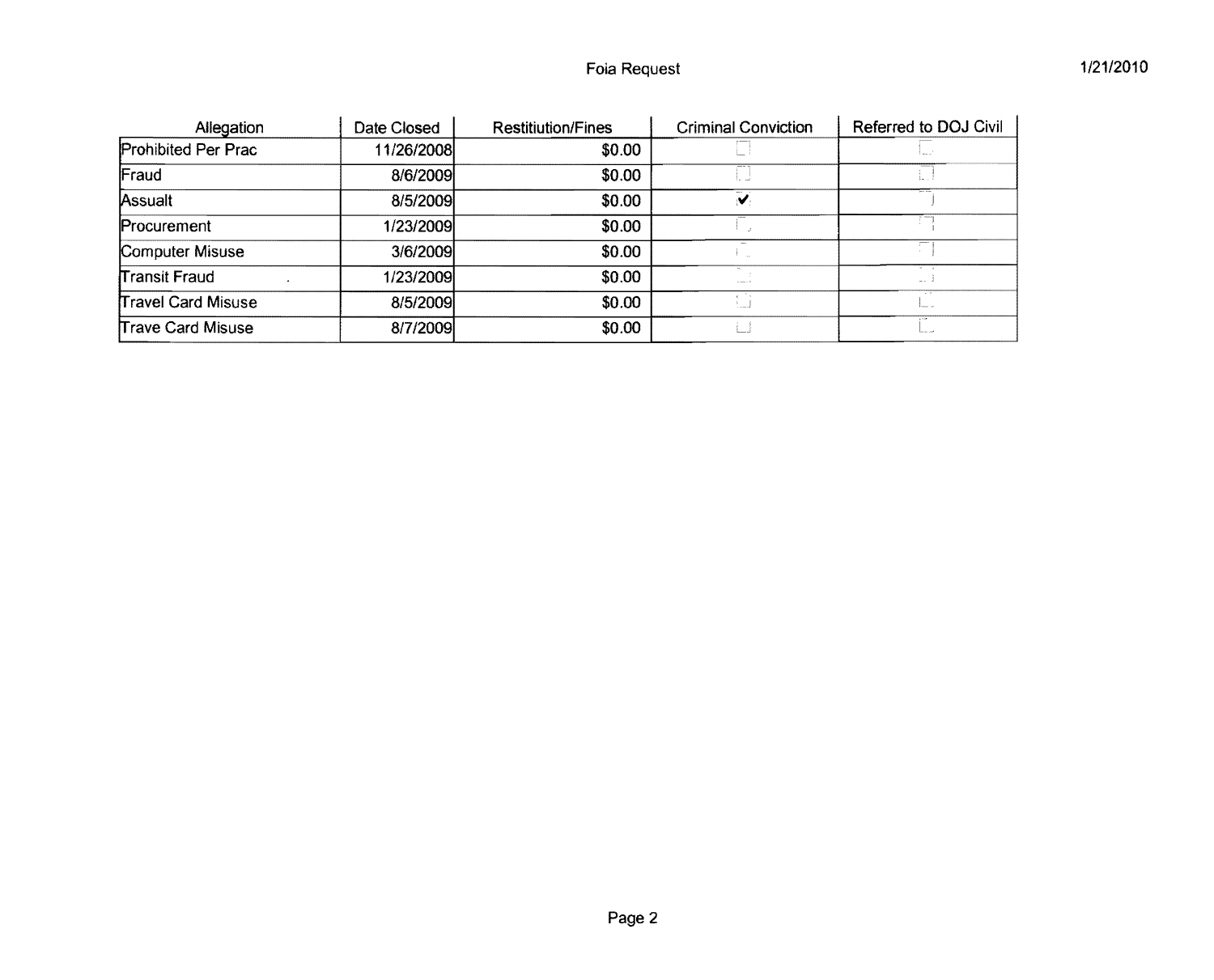| Date Referred to DOJ | Referred to DOJ Criminal | Date of Personnel Action | <b>Adverse Personnel Action</b> | <b>Investigative Recovery</b> |
|----------------------|--------------------------|--------------------------|---------------------------------|-------------------------------|
|                      |                          |                          |                                 |                               |
| 9/19/2007            | $\blacktriangledown$     | 7/4/2008                 |                                 |                               |
| 12/13/2007           | ✔                        |                          |                                 |                               |
| 1/31/2008            | V.                       | 7/15/2008                |                                 |                               |
| 7/7/2008             | v                        | 2/28/2009                | V.                              |                               |
| 7/18/2008            | $\blacktriangleright$    | 10/27/2008               | $\checkmark$                    |                               |
|                      |                          | 7/10/2009                |                                 |                               |
|                      | ه  ا                     | 7/17/2009                | M                               |                               |

 $\mathcal{L}^{\text{max}}_{\text{max}}$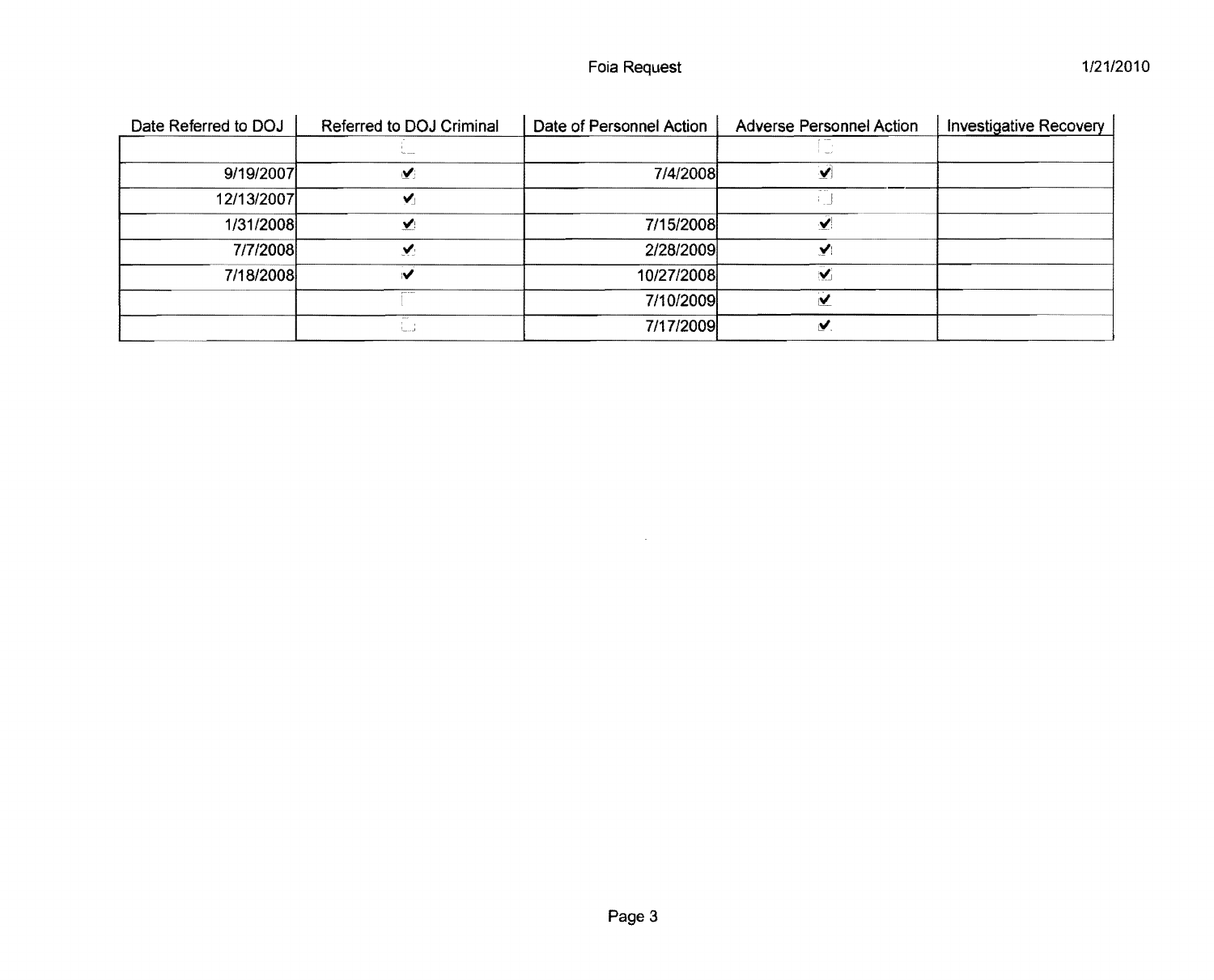| Date of OIG Report | 18 USC 209 | Statute(s)            | Referred for Personnel Action | Referred to                  |
|--------------------|------------|-----------------------|-------------------------------|------------------------------|
|                    |            |                       |                               |                              |
| 1/24/2008          |            | 18 USC 641, 1001      | $\bar{v}$                     | <b>Operations Management</b> |
|                    |            | 18 USC 115 and 1505   |                               |                              |
| 8/25/2005          |            | 31 USC 1342           |                               | <b>OCIO</b>                  |
| 11/21/2008         |            | 18 USC 641, 654, 1361 | M                             | <b>Operations Management</b> |
| 8/28/2008          |            | 18 USC 641, 1001      |                               | <b>Operations Management</b> |
| 3/10/2009          |            |                       | $\overline{\mathbf{v}}$       | <b>Operations Management</b> |
| 2/25/2009          |            |                       | M                             | Operations-Management        |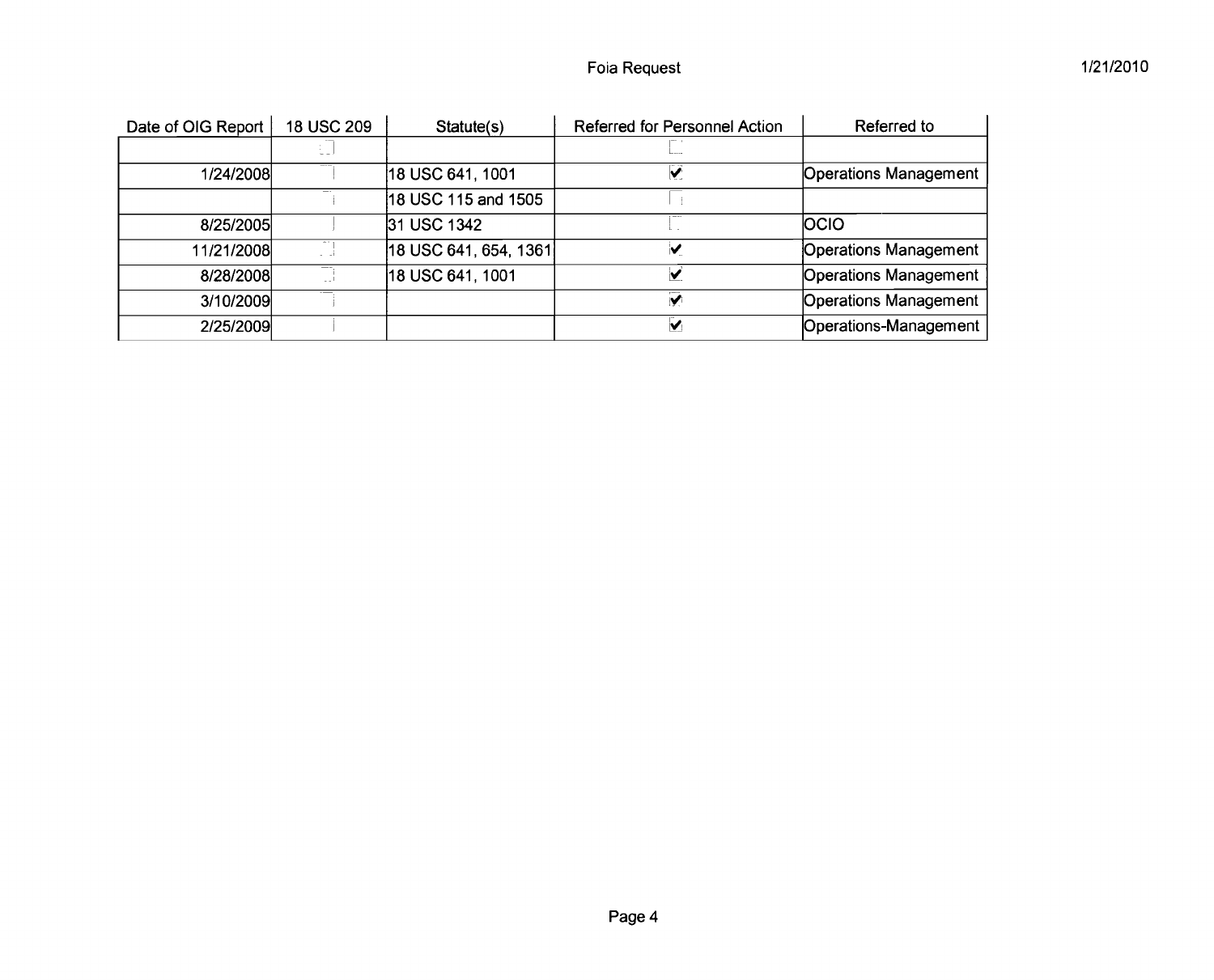| <b>Type of Personnel Action</b> | Source Type                   | Records Retention | <b>Witness Confidentiality</b> | Joint Investigation     |
|---------------------------------|-------------------------------|-------------------|--------------------------------|-------------------------|
|                                 | Hot Line                      | 10/1/2034         | V                              | $\overline{\mathbf{v}}$ |
| Resignations in lieu of removal | Agency Management  10/01/2019 |                   |                                |                         |
|                                 | Agency Management  10/01/2019 |                   | فتسه                           | ⊻                       |
| Removed from position           |                               | 10/01/2034        | 17.23<br>man or                |                         |
| Retired while removal pending   | Agency Management 10/01/2019  |                   |                                |                         |
| Suspension                      | Agency Management 10/01/2019  |                   |                                |                         |
| Suspension                      | Agency Management 10/01/2019  |                   |                                |                         |
| Suspension                      | Agency Management 10/01/2019  |                   |                                |                         |